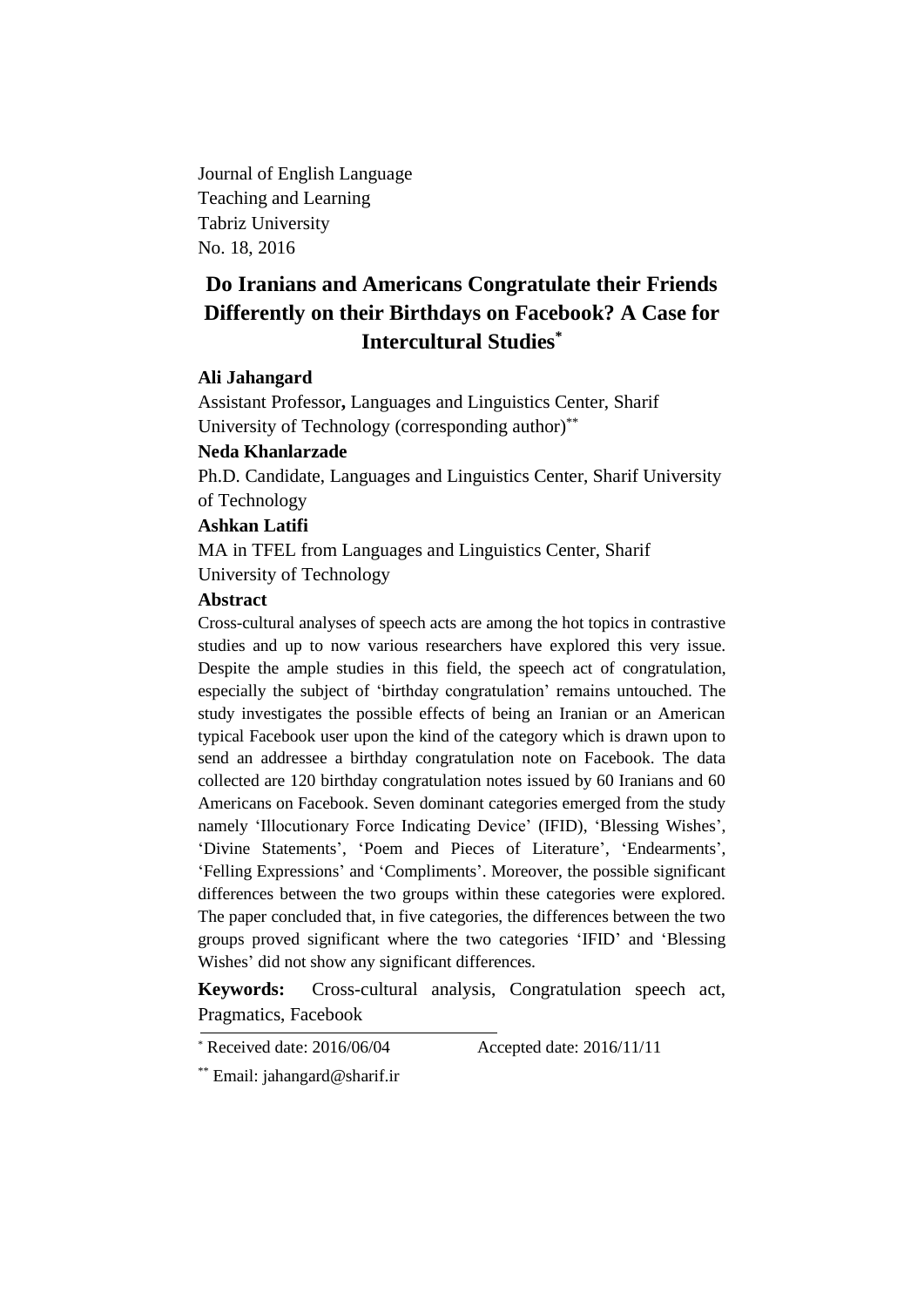#### **Introduction**

Nowadays teaching and learning pragmatic knowledge have become the integral part of any second language teaching program. Both pragmalinguistic and socio-pragmatic aspects of the L2 culture need to be practiced and learnt in language classes (Leech, 1983; Soler & Flor, 2008; Thomas, 1983). Various studies (*i.e.* Cohen, 2008; Eslami-Rasekh, 2005; Rose, 2005) verified the importance of teaching and testing pragmatic knowledge; ample researches have been devoted to this branch of language studies. Studies concerned with pragmatics can be about speech acts, implicatures or other subparts of this field. Generally, researches on pragmatics can be both acquistional and comparative; acquisitional studies deal with issues such as the effects of instruction and developmental studies, while comparative studies refer to cross-cultural studies (Soler & Flor, 2008). There are numerous investigations on cross-cultural analyses of various speech acts such as request, apology, compliment, etc. The data in such studies can be collected from Discourse Completion Tests (DCT), role plays, corpora, or through conversation analysis (Soler & Flor, 2008). Due to various disadvantages inherited in DCTs which are the most dominant methods of data gathering in cross-cultural studies, some researchers prefer to collect their necessary data from corpora. Corpora of transcribed spoken interaction are the perfect object of research for various research questions in pragmatics (Schmidt & Worner, 2009). The corpus of this study was a number of birthday congratulation notes on Facebook. It is common knowledge that contemporary technology has penetrated through every aspect of human life. Societies' means of communication has transformed to new levels, as they use various methods of communication; therefore, this study aimed to explore a little part of this issue.

## **Review of the literature**

#### **Cross-cultural studies of speech acts**

Cross-cultural studies of speech acts have absorbed the attention of many researchers since mid-20s century. Through these studies, researchers employ comparative methodological approaches to compare the observed characteristics of intercultural communication in two different cultures by highlighting their similar and different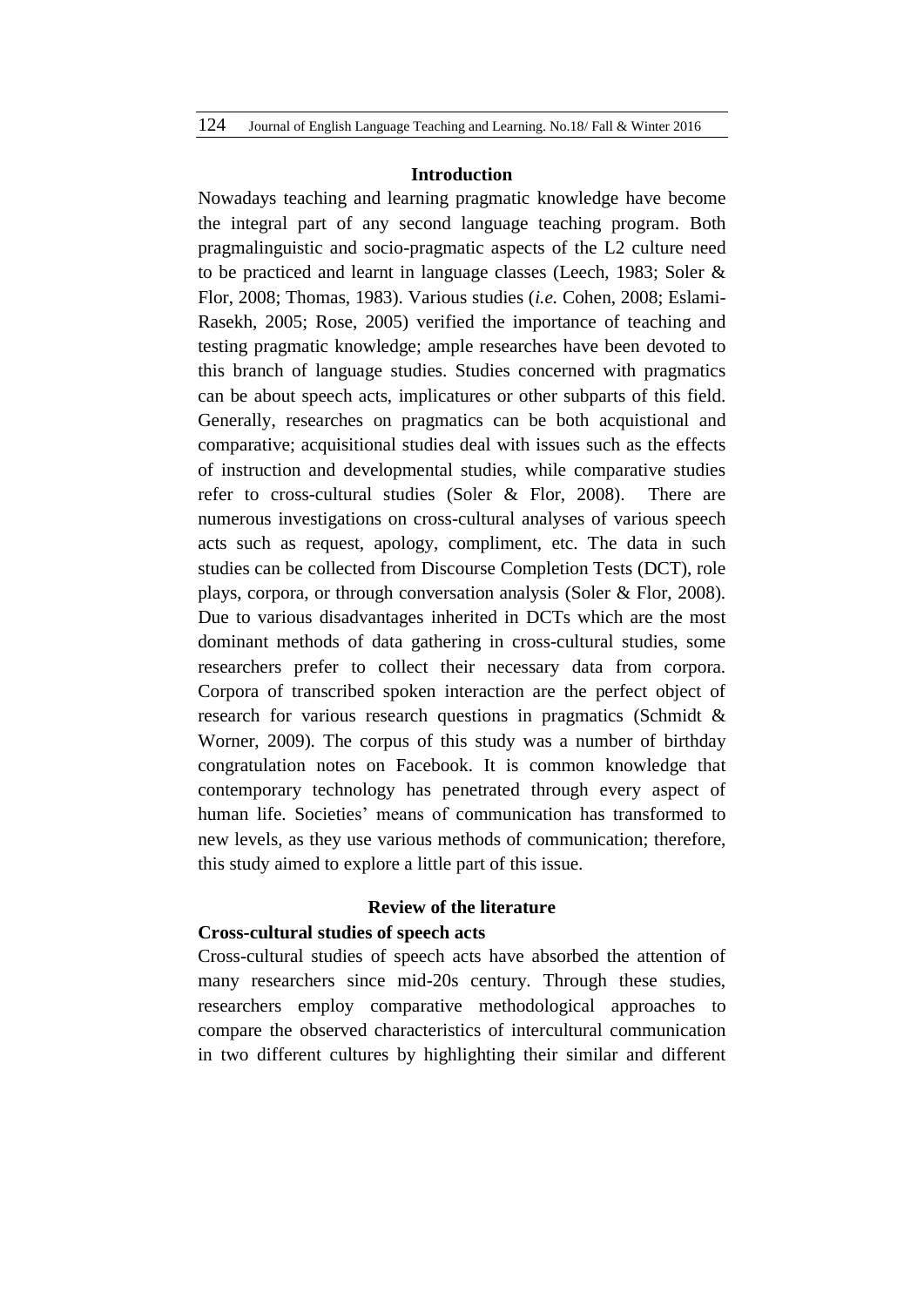speech behaviors (Stadler, 2013). Such analyses enable researchers to recognize how much pragmatic norms differ across various cultures and languages (Blum-Kulka & Olshtain, 1989; Wierzbicka, 2003). One of the concerns of cross-cultural studies is cross-cultural-studies of speech act which analyze speech acts across different languages and cultures; the process was based on the works of Austin (1975) and Searl (1976). Austin's (1975) taxonomy of speech acts includes three levels: illocutionary force, locutionary force, and perlocutionary force. Later, due to some pitfalls in Austin's model, Searle (1976) proposed his own model of speech acts; he revised the previous model and divided speech acts into five categories: (a) Assertive, (b) Commissive, (c) Directives, (d) Expressive, and (e) Declaratives (Searle, 1976).

In analyzing any speech act considering several factors such as degree of power, distance, and the degree of imposition are crucial; these factors are at the heart of the many cross cultural studies (Levinson, 1983). Blum-Kulka and Olshtain (1989) in their prominent article *A Cross-Cultural Study of Speech Act Realization Patterns (CCSARP)* analyzed speech acts in several languages and found so many similarities as well as differences among them.

Takahashi and Beebe (1987) investigated the sequencing and content of semantic formula of the speech act of refusal. Tang and Zhang (2009) analyzed the speech act of compliment response among Australian English and Mandarin Chinese speakers through evaluating their responses to the written discourse completion task. Recently, cross-cultural studies of speech act have become prevail in Iranian context as well, for instance, Eslami-Rasekh (2004) discussed the differences between English and Persian speech act of apology and their face-keeping strategies, which were not unrelated to their diverse cultural norms. Finally, it has been revealed that Persian speakers are more sensitive to contextual factors and change their face-keeping strategies according to them; whereas, English speakers normally employ only one apology strategy and intensify it based upon that specific context.

In another cross-cultural study of Persian and English, Salmani-Nodoushan (2006) explored ostensible and genuine invitation norms. The result of his analysis showed that properties of ostensible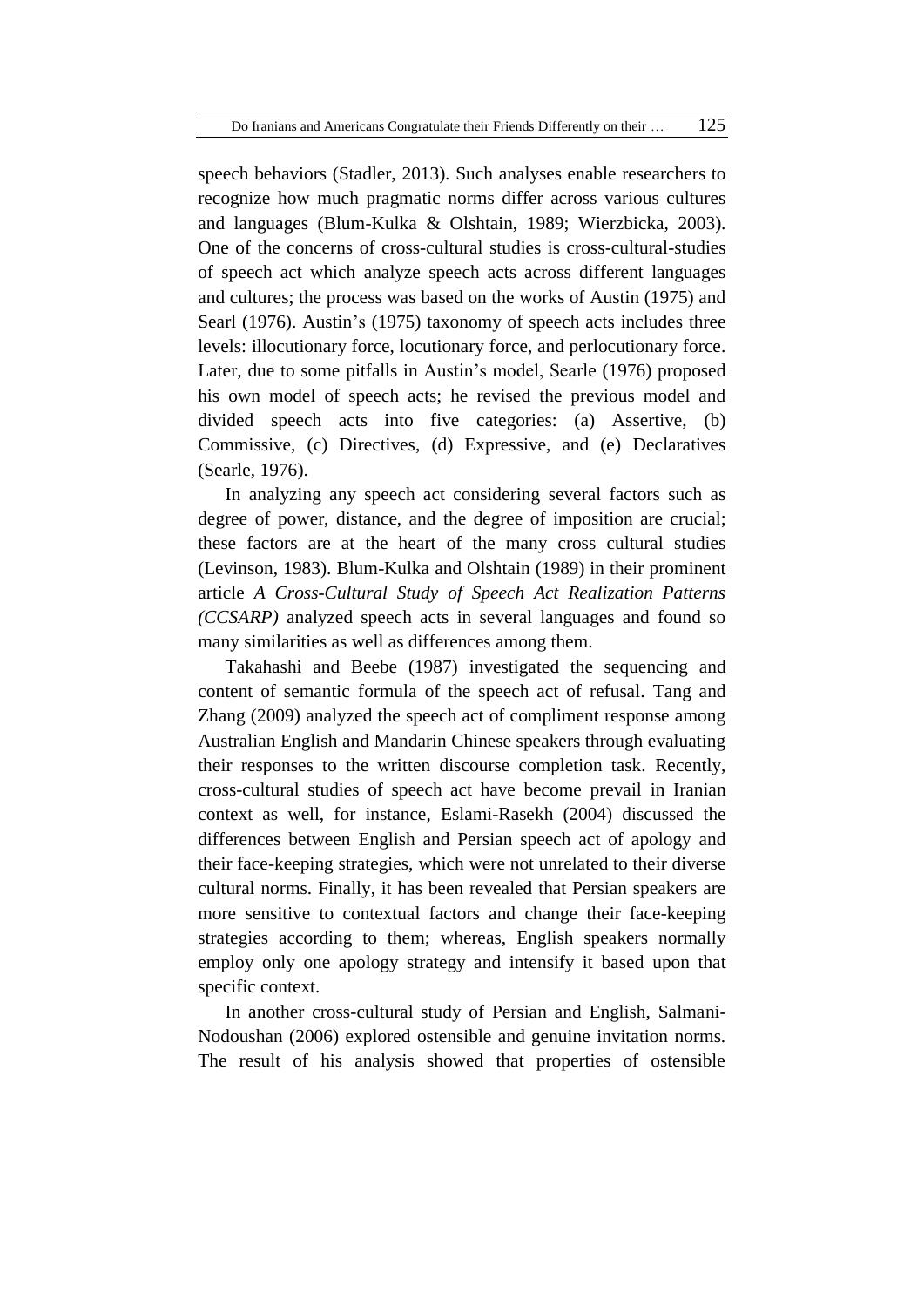invitations in these two languages are fairly similar and there were just nuance variances in terms of the degree. On the other hand, significant differences in producing a speech act among Iranian and native English speakers have been shown by Eslami-Rasekh, Jafari and Mehregan (2012); they concluded that Persian and American English speakers' complaints are significantly different, since Persian speakers tend to use direct complaints more often compared to American English speakers. Such differences were also observed in Pishghadam and Sharafadini's study; they found high degrees of variation in a contrastive analysis between English and Persian suggestions in different settings. They also remarked gender as a significant factor in their analysis (Pishghadam and Sharifadini, 2011).

## **Congratulation Studies**

Typically in happy events such as birthday, weddings, or special holidays people express their happy feelings to each other. According to Elwood (2004), congratulation is considered as an expressive speech act within Austin's (1962) category. Searle (1969) claimed that for expressing congratulation to someone several criteria have to be present, for example, the event should be pleasant, it has to be related to the hearer, and the speaker should be happy about the event. Wierzbicka (1987) also proposed a cultural script for expressing congratulation which is not much different from Searle's criteria (*see* Wierzbicka, 1987, p. 229). Moreover, Bach and Harnish (1979) categorized 'congratulations' under their "acknowledgement" category; and finally, Leech (1983) categorized 'congratulations' as convivial and put them under his approbation maxim.

There are other aspects of congratulation that have been scrutinized during the previous studies. Coulmas (1979), for instance, discussed the participants' situational frames, setting, and other contextual factors among English and Japanese congratulation expressions. Issacs and Clark (1990) referred to the issue of sincerity in congratulation; they mentioned the concept of "ostensible congratulations". Allami and Nekouzadeh (2011) also investigated 'congratulation' considering Elwood's categorization; they analyzed positive politeness strategies in Iranian contexts. They proposed Illocutionary Force Indicating Device, Offer of Good Wishes, and Expression of Happiness as prevailing moves in Persian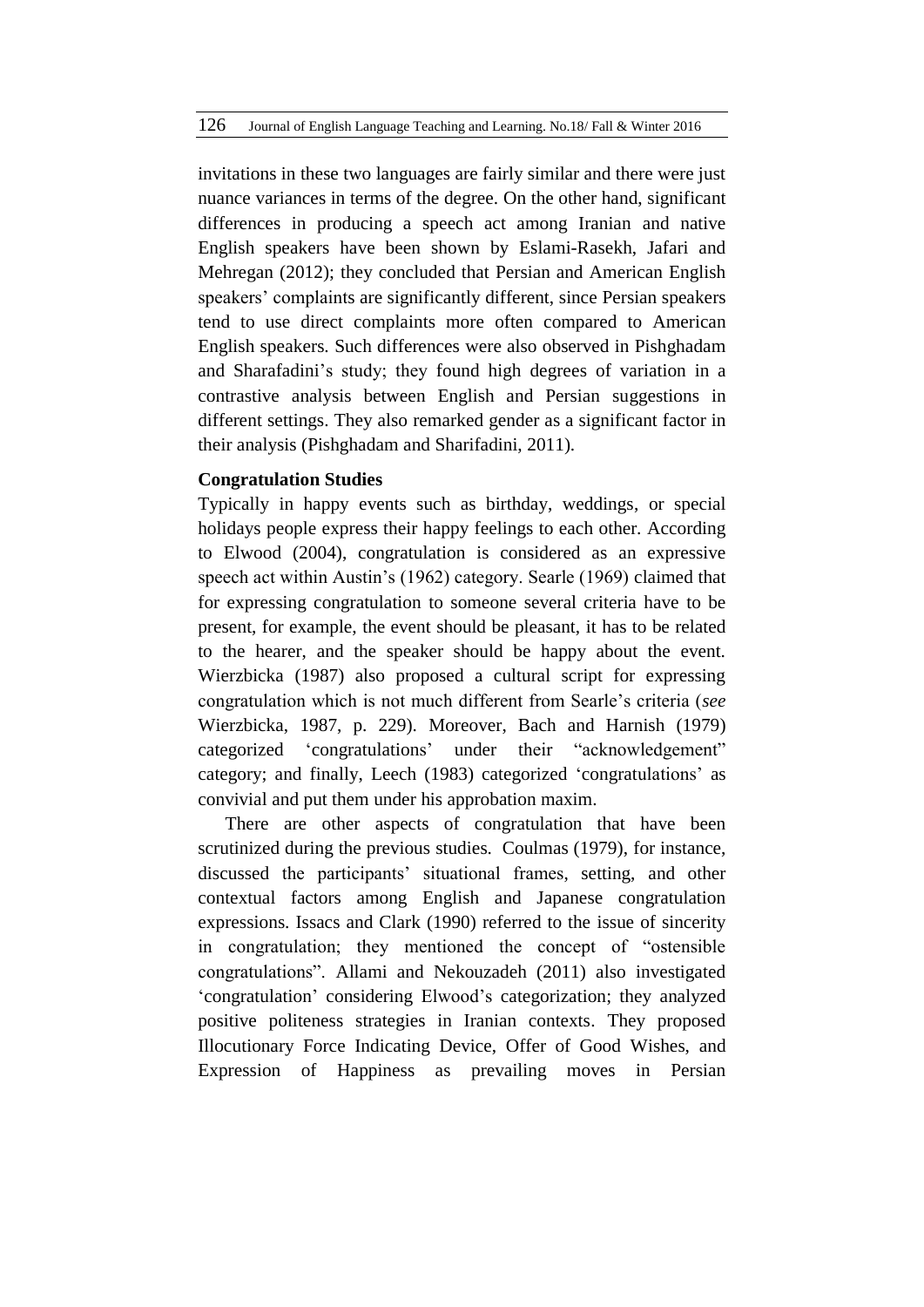congratulations. Moreover, use of strategies such as "Giving gift to listener", "Exaggeration" and "In-group identity marker" have been observed dominantly as positive politeness moves that Iranian people mostly made in happy events.

Besides the studies mentioned, there are also cross-cultural studies which extended their investigation to two or more languages. For example, Elwood (2004) analyzed this speech act across Japanese and American Speakers thorough DCTs and proposed the following components:

- 1.Illocutionary force indicating device (IFID)
- 2.Expressions of happiness
- a. Expressions of personal happiness
- b. Statements assessing the situation positively
- 3.Request for information
- a. Specific questions
- b. General requests for information
- 4.Expression of validation
- a. Statements indicating the situation was warranted
- b. Praise
- c. Statements of prior certainty (Elwood, 2004, p. 358-359).

She concluded that Americans employed more questions and Japanese used more self-related comments.

Cheng and Grundy's (2007) analysis of 'congratulation' among the Chinese and Americans revealed that 'congratulation' is more explicit among Americans than the Chinese, since Americans put the Illocutionary Force Indicating Device at the beginning of their utterances, while the Chinese do the reverse. Can (2011) explored the different conceptualizations of congratulation in British and Turkish cultures through by means of corpus analysis. She showed various differences and similarities between these two groups regarding their congratulation productions.

Although the speech act of congratulation has not been analyzed much, there are several cross-cultural studies in Iranian context which investigated 'congratulation' among Persian and English speakers. Pishghadam and Morady Moghadam (2011) worked on 100 Iranian and American movies and analyzed congratulation expressions in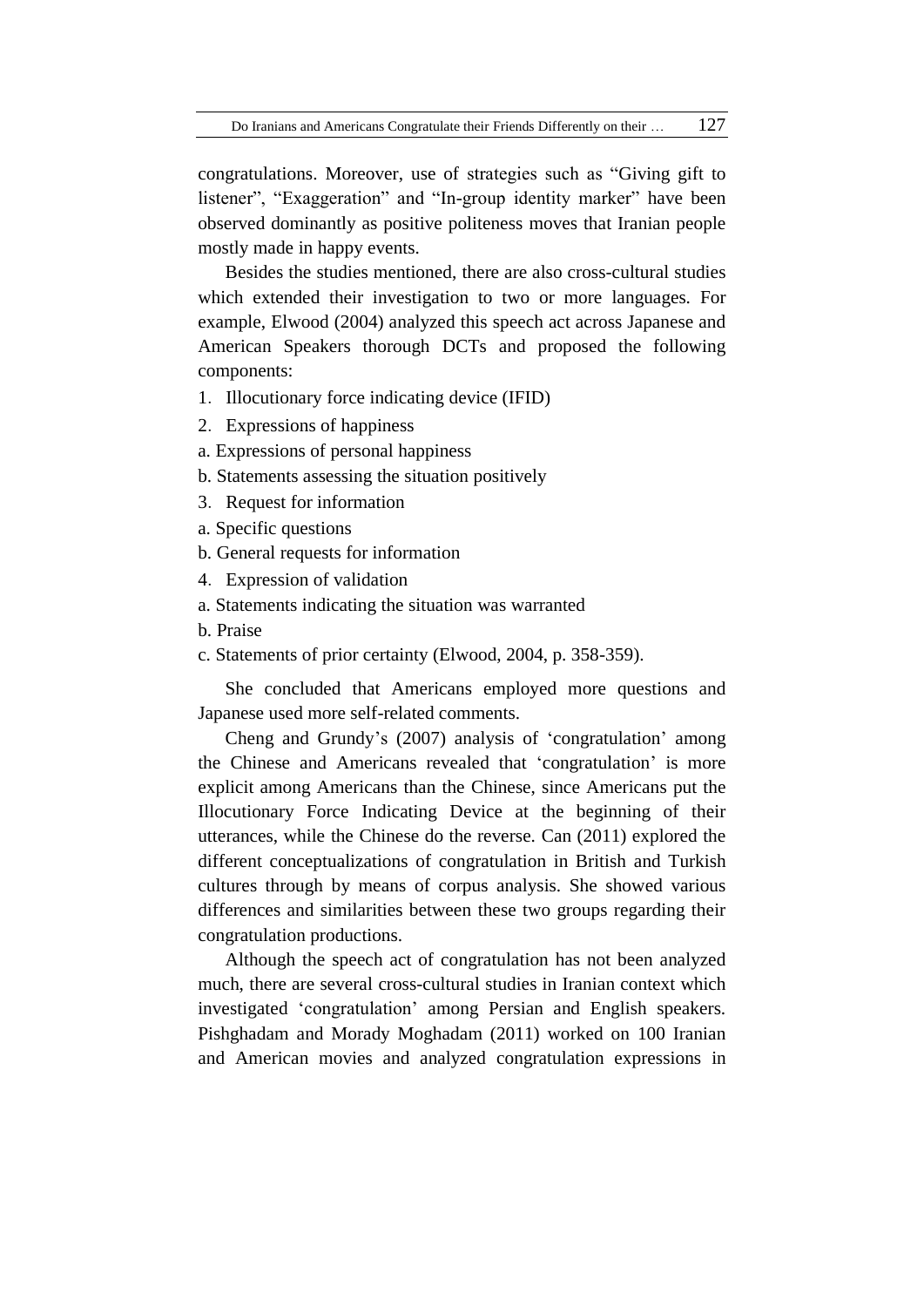them. They altered Elwood's (2004) congratulation strategies and managed to extract some steps such as: (1) offering congratulation, (2) mentioning the occasion, (3) blessing wish, (4) expressing feeling, (5) divine statements, and (6) complimenting as dominant moves in congratulation conceptualization. They also showed that congratulation utterances differ significantly across these two languages.

Dastjerdi and Nasri (2013), in their study, focused on English, Persian, and Arabic; they analysed a number of American, Iranian and Syrian people on 'congratulation' by means of DCTs. They also altered Elwood's model and proposed the following strategies:

I. Illocutionary force indicating device (IFID)

II. Expression of happiness

a. Expression of personal happiness

b. Statements assessing the situation positively

III. An offer of good wishes

IV. Request for information

V. Sweets

VI. Self-related comments: an expression of envy and longing

VII. Joke (Dastjerdi & Nasri, 2013, p. 18).

Besides, they found culture as an important factor and proposed that the content of the semantic formula will also change due to cultural differences; they added 'Sweets' as a congratulation strategy which was absent in Elwood's model, since asking for sweets is a part of Iranians' and Arabs' cultures in special and happy occasions. They also analyzed the shift of semantic formula across these three languages and found different patterns of distribution in varying situations.

As it has been shown in the aforementioned cross-cultural studies, congratulation strategies vary across different contexts, but none of the previous studies managed to analyze 'congratulation' confined to one specific occasion such as birthday.

## **Research Questions**

This study aims to analyze novel ways of issuing congratulation, that is, birthday congratulations on Facebook. With the advent of social networks and media, various rituals such as condolence and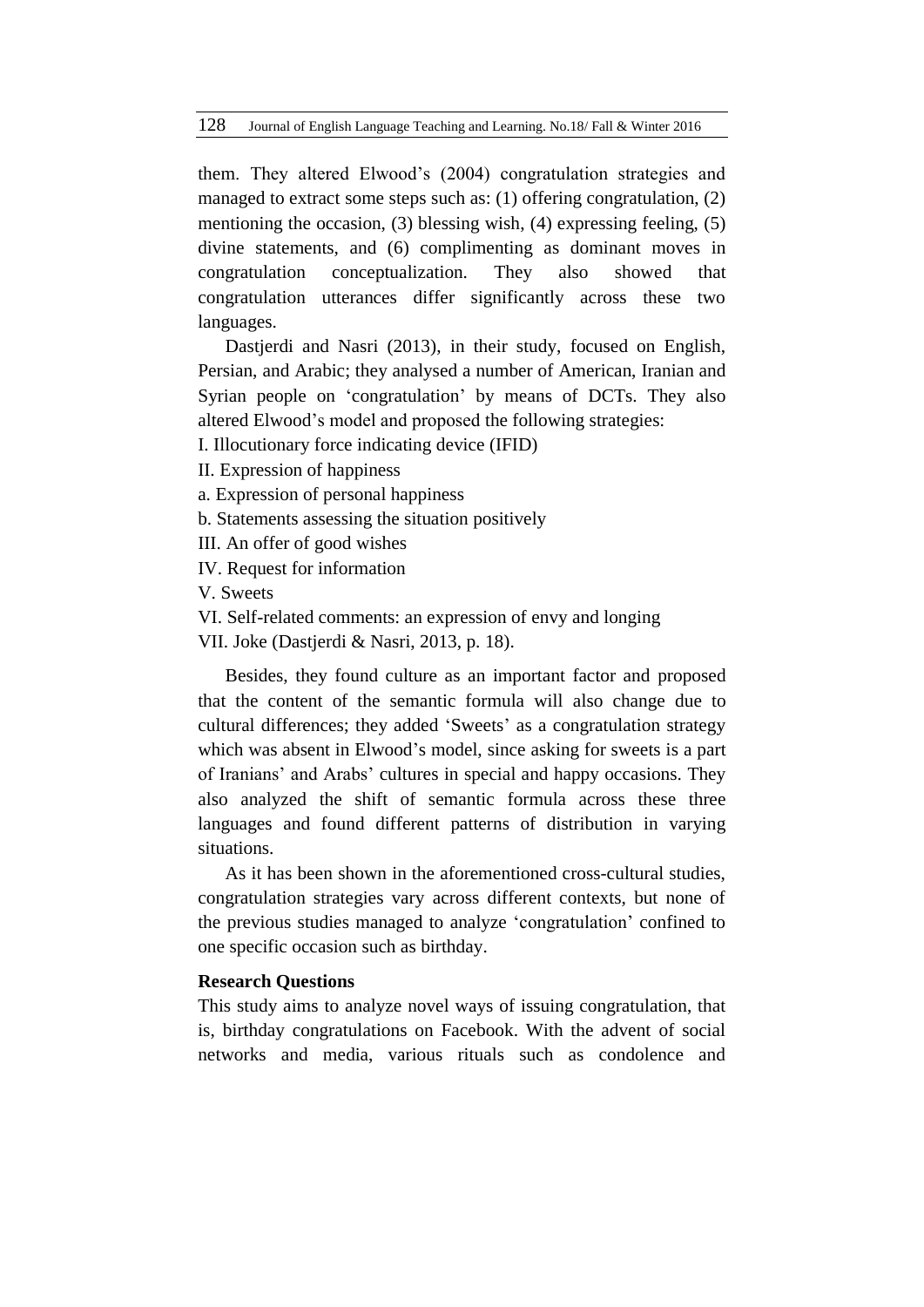congratulation are not, any more, expressed as they used to be. Therefore, it is important to become familiar with this type of lifestyle and new modes of communication and probe its various aspects.

In the present study an attempt was made to answer the following questions:

1. What are the various birthday congratulation strategies and their frequencies among Persian and American-English speakers?

2. Is there any significant difference among Persian and American-English speakers' use of birthday congratulation strategies?

## **Method**

## **Corpus**

Facebook as a well-known social network is the place from which we extracted and gathered the corpus for the present study. The data of the study include 60 examples of Persian and 60 examples of American birthday congratulation notes on Facebook. The notes cover novel congratulation notes in both formal and informal contexts; they include notes from friends, acquaintances, family members and coworkers. The data collected from Facebook do not seem to suffer from DCTs' shortcoming of not being reliable due to their artificiality and inconsistencies.

## **Procedure and Data analysis**

The collected congratulation notes were analyzed based upon their contents. Various strategies were extracted from the notes; besides, their frequency and percentage were also calculated. The strategies were categorized based upon previous studies' taxonomies (Elwood, 2004; Pishghadam & Morady Mogahdam, 2011). Therefore, this study enjoys both qualitative and quantitative research methods as an appreciation of the philosophy of pragmatism. The Chi-Square test was run to specify whether the differences among the frequencies of categories between the two groups, i.e., Iranians and Americans, were significant or not. As the results were on a nominal scale (count data) representing the frequencies of choice, the researchers drew upon the Chi-Square test. According to Field (2009), there is a number of assumptions which should be taken notice of in order to utilize the Chi-Square test. First of all, the data should be independent. That is, the Chi-Square test will be meaningful if each participant in the study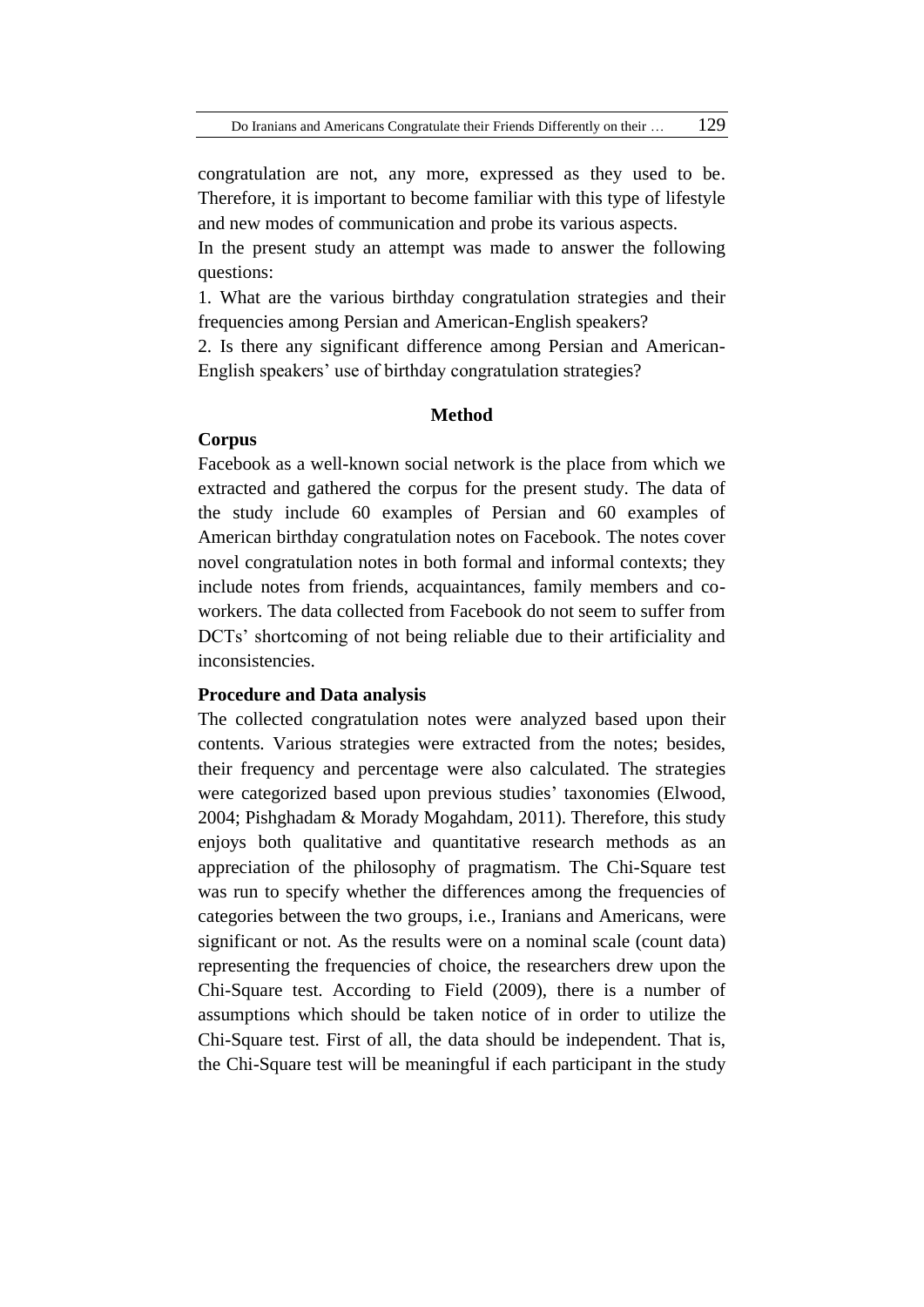provides just one answer that contributes to only one cell. This assumption is not violated in the current study. Hinton, Brownlow, McMurray, and Cozens (2004) argue that this assumption is the key assumption of the Chi-square test. According to the second assumption, the expected frequencies should be larger than 5, this assumption is, as well, addressed aptly for most categories in the current study. For the two categories which have cell frequencies less than five, we preferred to run the Fisher's Exact Test because as Hinton et al. (2004, p.285) put it;

"The Continuity Correction is produced automatically by SPSS for a 2×2 table, which performs a Yates' correction. This is a conservative adjustment and the use of this correction is controversial and often not recommended. We advise the use of Fisher's Exact Testing analyzing a  $2\times2$  table with a cell frequency less than five."

As the two aforementioned assumptions were addressed in the study, the 'standard' Chi-Square test was run for most of categories and the Fisher's Exact Test for the two other categories to specify whether or not there were any significant differences between the results obtained from birthday congratulation notes on Facebook with regard to the two groups' cultures as Americans and Iranians.

#### **Results**

This study aimed to identify and analyze various moves in birthday congratulation notes on Facebook among Iranian and American speakers. To fulfill this end, 120 samples of Persian and American birthday congratulation notes were scrutinized carefully. Therefore, considering Elwood's (2004) and Pishghadam and Morady Mogahdam's (2011) categories of congratulation as our yardstick, 7 categories of moves were extracted from the corpus of English and Persian congratulation notes on Facebook which are presented in Table 1. It is important to note that "Endearment" and "Poem and Pieces of Literature" strategies were not mentioned in the previous studies and are added by the authors. Some of these categories such as "Endearment", "Divine Statements", or "Poems or Pieces of Literature" were absent or rarely employed by Americans, and "Compliments" strategy was absent in Persian congratulation notes.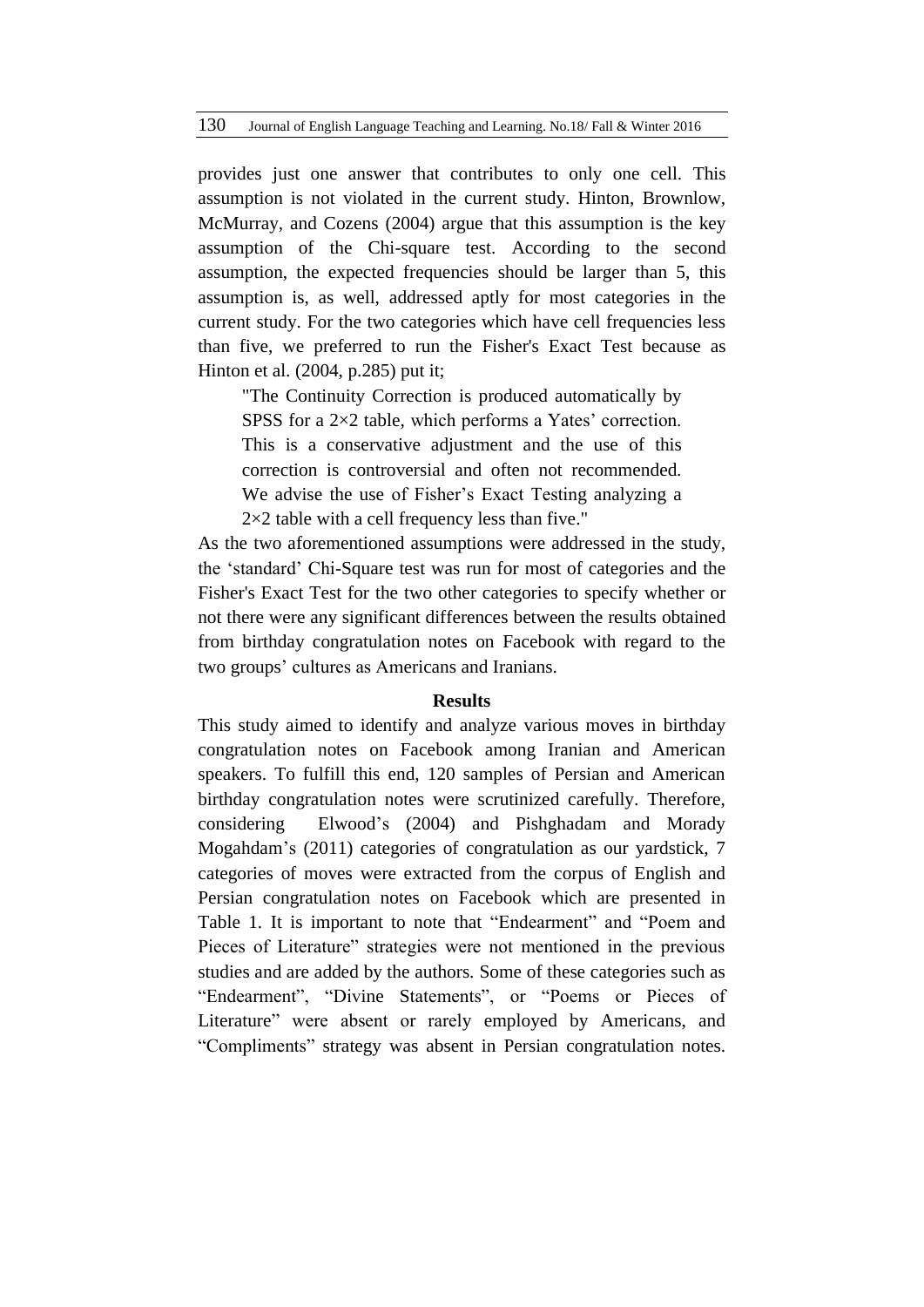This can be argued to be due to cultural differences existing between these two groups.

Table 1 *Cross-cultural Categorization of Birthday Congratulation Notes between American and Iranian Speakers*

| <b>Categories</b>                                                 | <b>English Examples</b>                        | <b>Persian Examples</b>                           |
|-------------------------------------------------------------------|------------------------------------------------|---------------------------------------------------|
| <b>Illocutionary Force</b><br><b>Indicating Devices</b><br>(IFID) | Happy Birthday                                 | (Happy Birthday) تولدت مبارک                      |
| <b>Blessing Wishes</b>                                            | Wishing you a healthy                          | امیدوارم به همه آرزوهای قشنگت برسی                |
|                                                                   | and very happy day                             | (I hope you achieve all your<br>beautiful wishes) |
| Divine statements                                                 | God bless you                                  | خدا همیشه یشت و پناهت باشه                        |
|                                                                   |                                                | (May God always support you)                      |
| Poems or pieces of                                                | (Absent)                                       | آرزویم همه سرسبزی توست                            |
| literature                                                        |                                                | (My sole wish is that you'll be<br>all green)     |
|                                                                   |                                                | تنت وسالم و روحت شاداب                            |
|                                                                   |                                                | (Your body sound and your<br>soul clean)          |
|                                                                   |                                                | أنجه شابسته توست خواهانم                          |
|                                                                   |                                                | (Wish you whatever's the best)                    |
|                                                                   |                                                | دل یکدانه توسبزوبهاری، روزگارت خوش باد            |
|                                                                   |                                                | (May in your beloved heart be                     |
|                                                                   |                                                | always summer and lush, your<br>days delightful)  |
| Endearments                                                       | One amazing lady                               | دوست عزيز و خوب و مهربانم                         |
|                                                                   |                                                | $(My$ kind, nice and dearest                      |
|                                                                   |                                                | friend)                                           |
| Feeling expressions                                               | I love you so much                             | دوستت دارم برای همیشه                             |
|                                                                   |                                                | (I love you forever)                              |
| Compliments                                                       | love your work, you've<br>got a fantastic gift | (Absent)                                          |

The first category named Illocutionary Force Indicating Devices (IFIDs), proposed by Elwood (2004), refers to the statements which directly indicate our intended speech act which is congratulation. The second category 'Blessing Wishes' which are used by the participants the most refers to expressing good and happy wishes to the addressee. 'Divine Statement' is the third category which was mentioned in Pishghadam and Morady Moghadam's (2011) study, at this level, the addresser asks for God's Blessing for the addressee. This category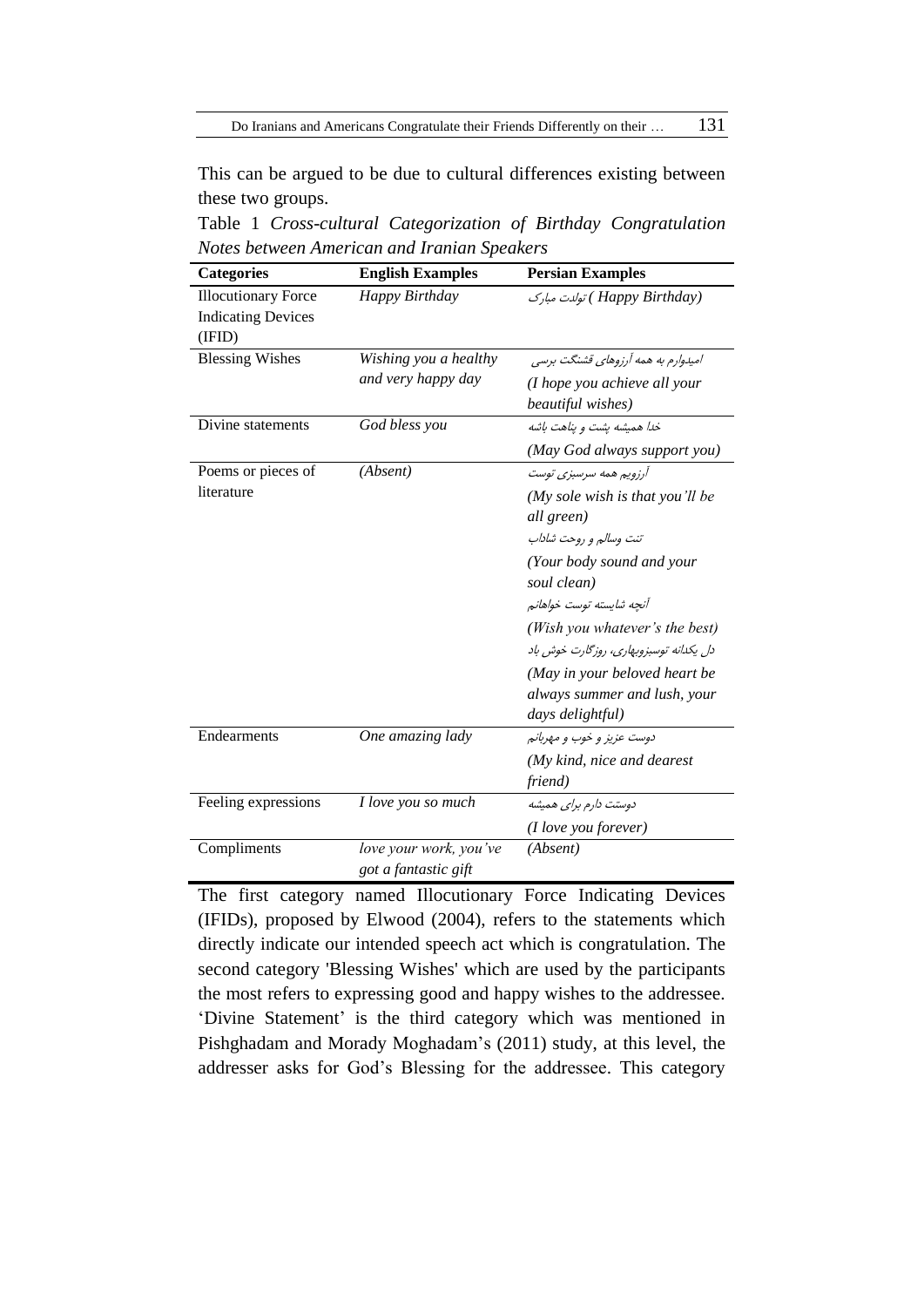sometimes overlaps with blessing wishes in Iranian context through examples such as باشی شاد همیشه انشااهلل*) May you be always happy*). The Fourth category is "Poems or Pieces of Literature" which is occasionally used by Iranian speakers. Through this strategy which was absent in previous studies, the addresser quotes a pleasant piece of literature and dedicates it to the addressee. The fifth category is "Endearment" which was added to the previous categorization of congratulation. Through endearment, the addressee uses sweet title terms for addressing the addressee. The sixth category is "Feeling Expressions", as the name speaks for itself, by this strategy, the congratulator refers to his/her pleasant feelings about the addressee. Finally, the last category is "Compliments", mentioned by Pishghadam and Morady Moghadam (2011), which is somehow different from "Endearment" in that 'Compliment' typically refers to decent characteristics or achievements of the addressee. Examples of compliment are abundantly observed in congratulation notes to famous people and celebrities. The frequency of use and percentage of the aforementioned categories are presented in Table 2 and Figure 1.

|            | <b>IFID</b> | Blessing<br>wishes | Devine<br>statements | Poems/<br>Literatures | Endearment | Felling<br>Expressions | Compliments | Total |
|------------|-------------|--------------------|----------------------|-----------------------|------------|------------------------|-------------|-------|
| American   | 55          | 41                 |                      | $\mathbf{0}$          | 11         | 13                     | 14          | 136   |
| Persian    | 60          | 47                 | 11                   | 8                     | 34         |                        | $\theta$    | 164   |
| Percentage | 91.7%       | 68.3%              | 3.3%                 | 0%                    | 18.3%      | 21.7%                  | 23.3%       |       |
| American   |             |                    |                      |                       |            |                        |             |       |
| Percentage | 100%        | 78.3%              | 18.3%                | 13.3%                 | 56.7%      | 6.7%                   | 0%          |       |
| Persian    |             |                    |                      |                       |            |                        |             |       |

Table 2 *Numbers and Frequencies of Various Strategies of Birthday Congratulation Notes between American and Persian Speakers*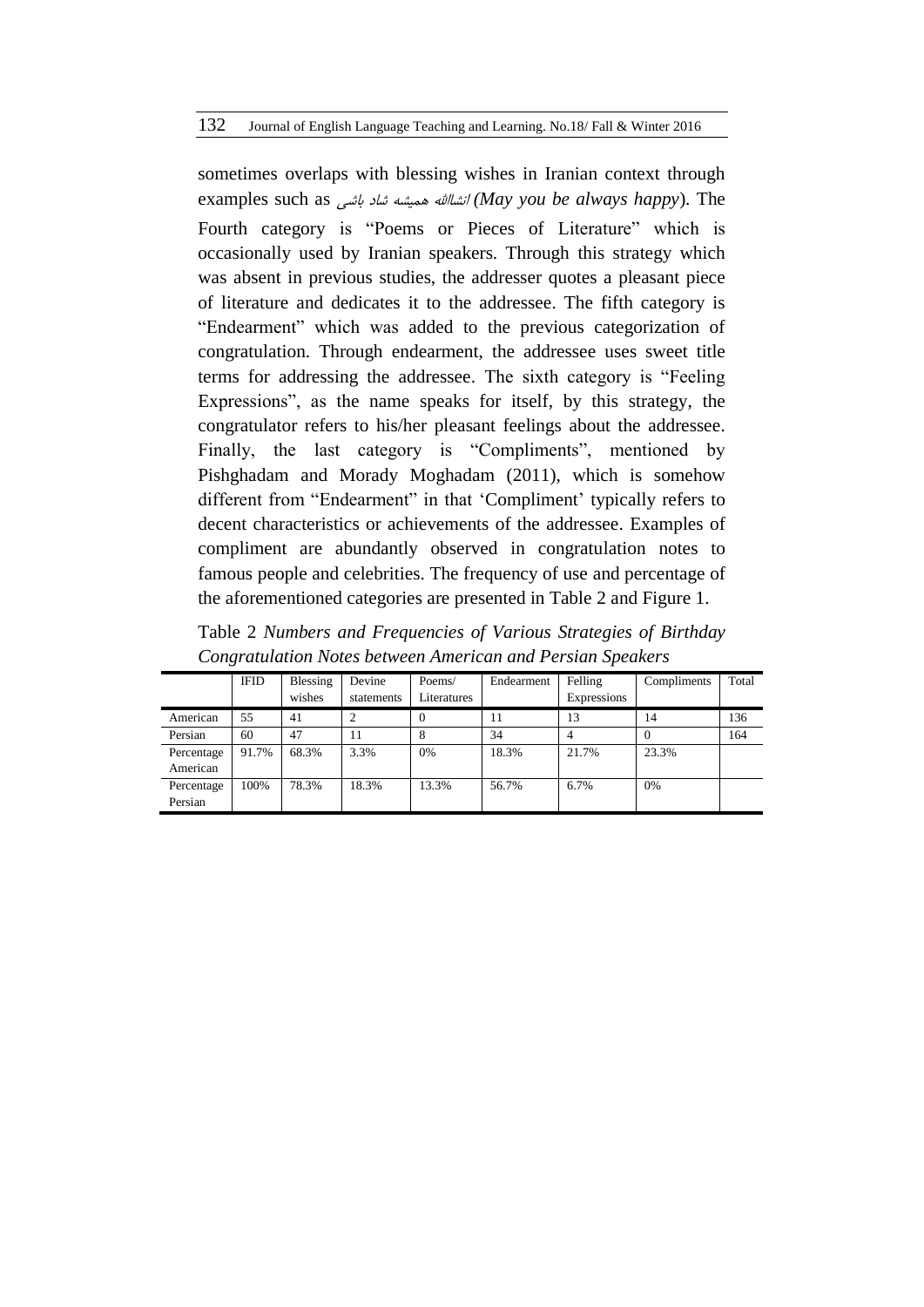

*Figure 1.* Frequency of use of congratulation categories between American and Persian speakers

As it is obvious (see Table 2 and Figure 1), IFID and 'Blessing Wishes' are the dominant categories in both groups while 'Compliments' in Persians and use of 'Divine Statements' as well as 'Poem or Pieces of Literature' as congratulation notes are rare among Americans.

However, in order to specify whether or not the differences were, statistically speaking, significant, a Chi-Square test was run. According to the data, the following results emerged. According to Table 3, the result of the Fisher's Exact Test p>.05 clearly shows that there is no significant difference between Iranians and Americans when it comes to the use of "IFID" strategies as a means to issuing birthday congratulation notes. The reason why the Fisher's Exact Test was preferred over Pearson Chi-Square was that 2 cells had expected counts less than 5 (Hinton et al., 2004).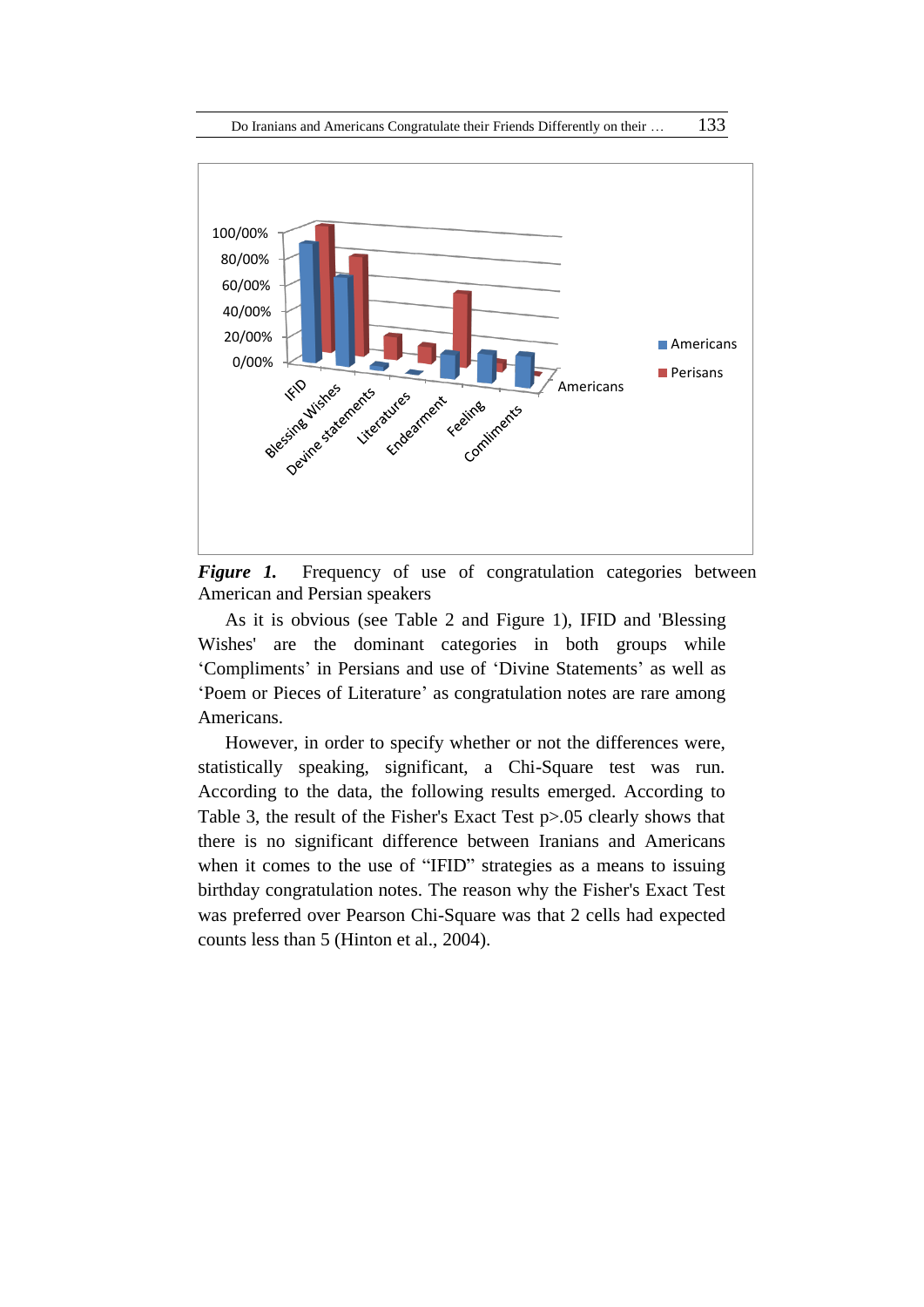| <i>Hanian Birmaay Congramation Notes</i> |       |    |                          |                         |                         |  |  |  |
|------------------------------------------|-------|----|--------------------------|-------------------------|-------------------------|--|--|--|
| Value                                    |       | Df | Asymp. Sig.<br>(2-sided) | Exact Sig.<br>(2-sided) | Exact Sig.<br>(1-sided) |  |  |  |
| Pearson Chi-Square                       | 5.21a | 1  | .02                      |                         |                         |  |  |  |
| Continuity Correction <sup>b</sup>       | 3.33  | 1  | .06                      |                         |                         |  |  |  |
| Likelihood Ratio                         | 7.14  | 1  | .00.                     |                         |                         |  |  |  |
| <b>Fisher's Exact Test</b>               |       |    |                          | .05                     | .02                     |  |  |  |
| Linear-by-Linear<br>Association          | 5.17  | 1  | .02                      |                         |                         |  |  |  |
| N of Valid Cases                         | 120   |    |                          |                         |                         |  |  |  |

Table 3 *Chi-Square Tests of "IFID" Category in American and Iranian Birthday Congratulation Notes*

a. 2 cells (50.0%) have expected count less than 5. The minimum expected count is 2.50. b. Computed only for a 2x2 table

As Table 4 shows, there is no significant difference in the patterns of use of 'Blessing Wishes' for birthday congratulation notes on Facebook between Iranians and Americans as the results show  $\chi$ 2=1.53, df=1, p>0.05.

Table 4 *Chi-Square Tests of "Blessing Wishes" Category in American and Iranian Birthday Congratulation Notes* 

|                                    | Value             | df | Asymp. Sig.<br>(2-sided) | Exact Sig.<br>(2-sided) | Exact Sig.<br>1-sided) |
|------------------------------------|-------------------|----|--------------------------|-------------------------|------------------------|
| Pearson Chi-Square                 | 1.53 <sup>a</sup> | 1  | .21                      |                         |                        |
| Continuity Correction <sup>b</sup> | 1.06              | 1  | .30                      |                         |                        |
| Likelihood Ratio                   | 1.54              | 1  | .21                      |                         |                        |
| <b>Fisher's Exact Test</b>         |                   |    |                          | .30                     | .15                    |
| Linear-by-Linear<br>Association    | 1.52              | 1  | .21                      |                         |                        |
| N of Valid Cases                   | 120               |    |                          |                         |                        |

a. 0 cells (0.0%) have expected count less than 5. The minimum expected count is 16.00. b. Computed only for a 2x2 table

According to Table 5, there is a significant difference between the patterns of use of 'Divine Statements' between Iranians and Americans on Facebook as a birthday congratulation strategy because  $\chi$ 2=6.98, df=1,  $p<0.05$ .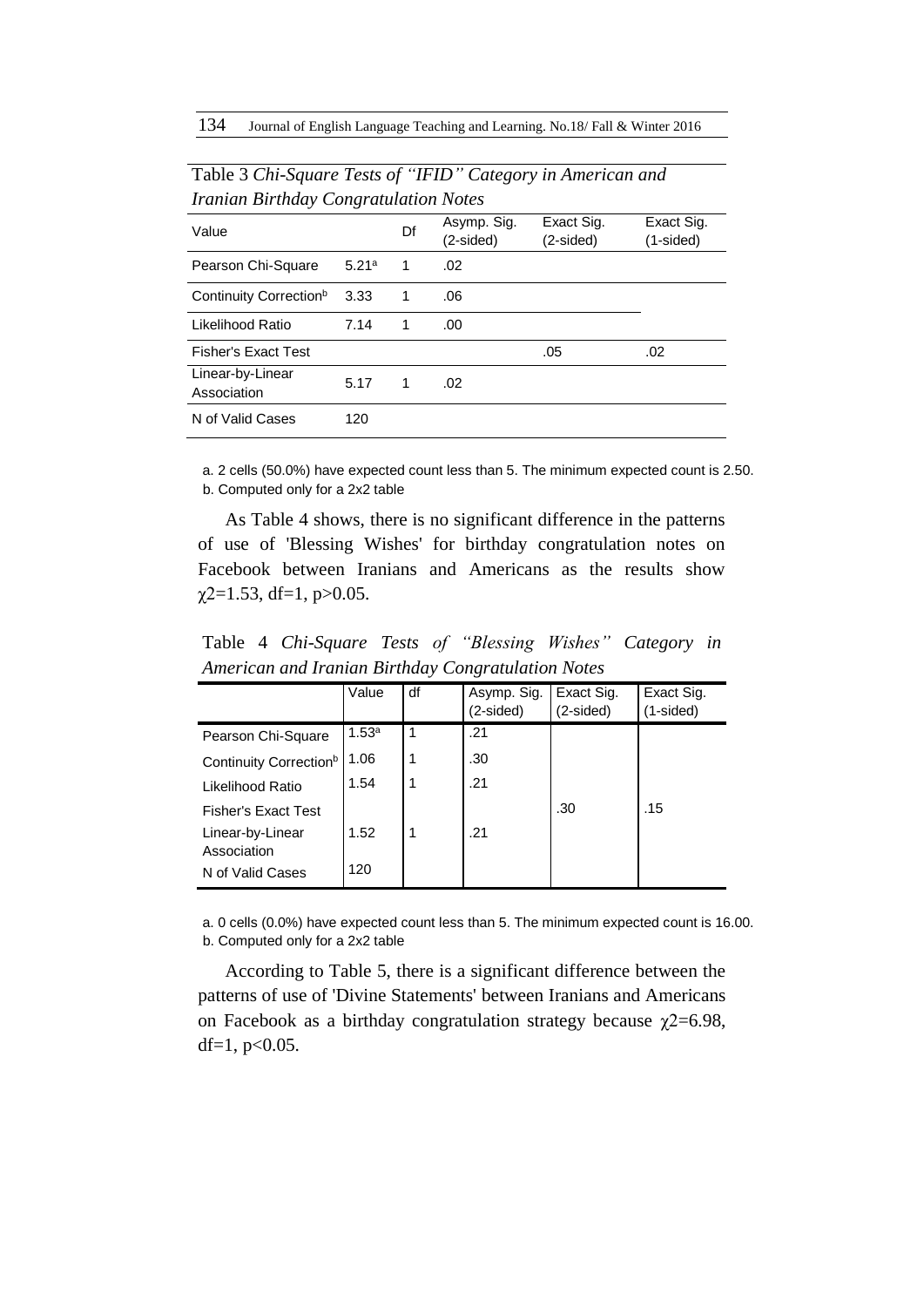|                                       | Value             | Df | Asymp. Sig.<br>(2-sided) | Exact Sig.<br>(2-sided) | Exact Sig.<br>(1-sided) |
|---------------------------------------|-------------------|----|--------------------------|-------------------------|-------------------------|
| Pearson Chi-Square                    | 6.98 <sup>a</sup> | 1  | .00                      |                         |                         |
| Continuity<br>Correction <sup>b</sup> | 5.52              | 1  | .01                      |                         |                         |
| Likelihood Ratio                      | 7.61              | 1  | .00                      |                         |                         |
| <b>Fisher's Exact Test</b>            |                   |    |                          | .01                     | .00                     |
| Linear-by-Linear<br>Association       | 6.93              | 1  | .00                      |                         |                         |
| N of Valid Cases                      | 120               |    |                          |                         |                         |

Table 5 *Chi-Square Tests of "Devine Statements" of Category in American and Iranian Birthday Congratulation Notes*

a. 0 cells (0.0%) have expected count less than 5. The minimum expected count is 6.50. b. Computed only for a 2x2 table

According to Table 6, the Fisher's Exact Test p<.05 shows that there is a significant difference between the patterns of use of 'Poems or Pieces of Literature' as a birthday congratulation note strategy between Iranians and Americans on Facebook. The reason why the Fisher's Exact Test was preferred over Pearson Chi-Square was that 2 cells have expected counts less than 5 (Hinton et al., 2004).

Table 6 *Chi-Square tests of "Poems or Pieces of Literature" Category in American and Iranian Birthday Congratulation Notes*

|                                       | Value | Df | Asymp. Sig.<br>$(2-sided)$ | Exact Sig.<br>(2-sided) | Exact Sig.<br>$(1-sided)$ |
|---------------------------------------|-------|----|----------------------------|-------------------------|---------------------------|
| Pearson Chi-Square                    | 8.57a | 1  | .00                        |                         |                           |
| Continuity<br>Correction <sup>b</sup> | 6.56  | 1  | .01                        |                         |                           |
| Likelihood Ratio                      | 11.66 | 1  | .00                        |                         |                           |
| <b>Fisher's Exact Test</b>            |       |    |                            | .00                     | .00                       |
| Linear-by-Linear<br>Association       | 8.50  |    | .00                        |                         |                           |
| N of Valid Cases                      | 120   |    |                            |                         |                           |

a. 2 cells (50.0%) have expected count less than 5. The minimum expected count is 4.00.

b. Computed only for a 2x2 table

According to Table 7, there is a significant difference between the patterns of use of 'Endearment' as a birthday congratulation strategy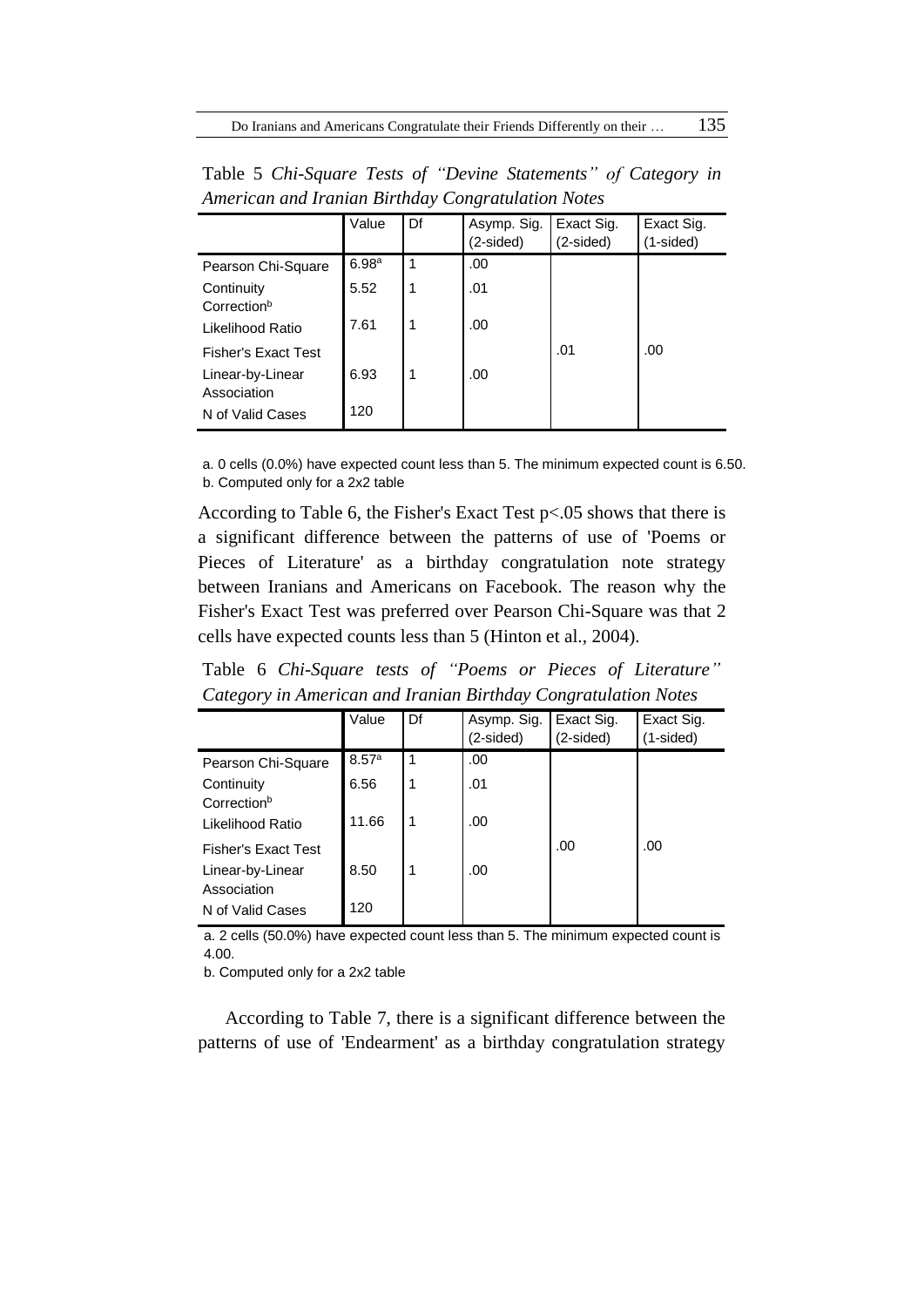on Facebook between Iranians and Americans due to  $\chi$ 2=18.80, df=1, p<0.05.

Table 7 *Chi-Square Tests of "Endearment" Category in American and Iranian Birthday Congratulation Notes*

|                                       | Value  | df | Asymp. Sig.<br>(2-sided) | Exact Sig.<br>$(2-sided)$ | Exact Sig.<br>$(1-sided)$ |
|---------------------------------------|--------|----|--------------------------|---------------------------|---------------------------|
| Pearson Chi-Square                    | 18.80a | -1 | .00                      |                           |                           |
| Continuity<br>Correction <sup>b</sup> | 17.20  | 1  | .00                      |                           |                           |
| Likelihood Ratio                      | 19.49  | 1  | .00                      |                           |                           |
| <b>Fisher's Exact Test</b>            |        |    |                          | .00                       | .00                       |
| Linear-by-Linear<br>Association       | 18.65  | 1  | .00                      |                           |                           |
| N of Valid Cases                      | 120    |    |                          |                           |                           |

a. 0 cells (0.0%) have expected count less than 5. The minimum expected count is 22.50. b. Computed only for a 2x2 table

As Table 8 shows, there is also a significant difference between the patterns of use of 'Feeling Expressions' as a strategy of birthday congratulation on Facebook between Iranians and Americans because  $\gamma$ 2=5.55, df=1, p<0.05.

Table 8 *Chi-SquareTests of "Feeling Expressions" Category in American and Iranian Birthday Congratulation Notes*

|                                       | Value             | Df | Asymp. Sig.<br>(2-sided) | Exact Sig.<br>(2-sided) | Exact Sig.<br>(1-sided) |
|---------------------------------------|-------------------|----|--------------------------|-------------------------|-------------------------|
| Pearson Chi-Square                    | 5.55 <sup>a</sup> | 1  | .01                      |                         |                         |
| Continuity<br>Correction <sup>b</sup> | 4.38              | 1  | .03                      |                         |                         |
| Likelihood Ratio                      | 5.80              | 1  | .01                      |                         |                         |
| <b>Fisher's Exact Test</b>            |                   |    |                          | .03                     | .01                     |
| Linear-by-Linear<br>Association       | 5.50              | 1  | .01                      |                         |                         |
| N of Valid Cases                      | 120               |    |                          |                         |                         |

a. 0 cells (0.0%) have expected count less than 5. The minimum expected count is 8.50. b. Computed only for a 2x2 table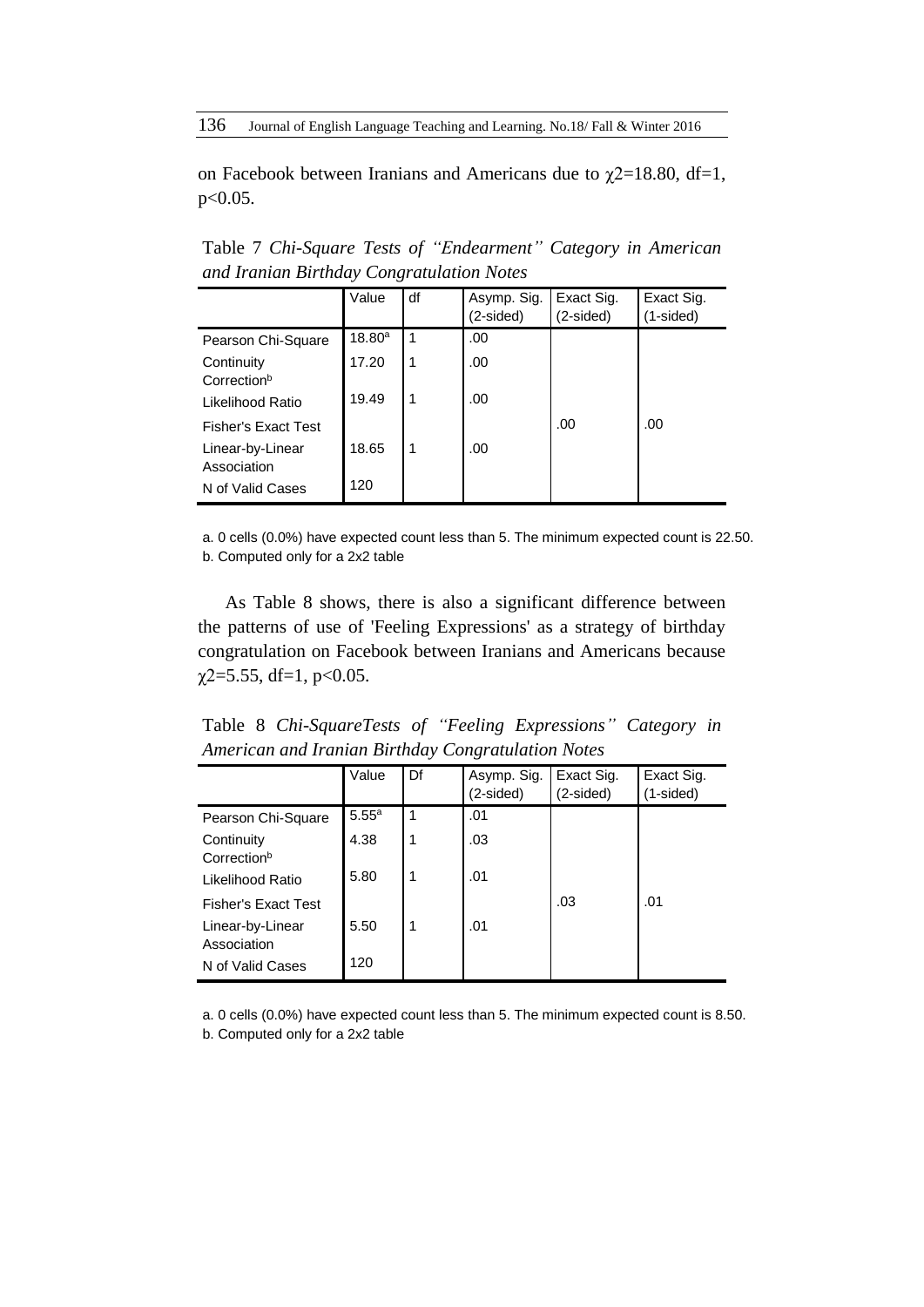According to Table 9, there is a significant difference between Iranians and Americans when it comes to the patterns of use of 'Compliments' as a means to expressing birthday congratulation on Facebook because  $\chi$ 2=15.84, df=1, p<0.05.

Table 9 *Chi-Square Tests of "Compliments" Category in American and Iranian Birthday Congratulation Notes*

|                                    | Value  | Df | Asymp. Sig.<br>(2-sided) | Exact Sig.<br>(2-sided) | Exact Sig.<br>(1-sided) |
|------------------------------------|--------|----|--------------------------|-------------------------|-------------------------|
|                                    |        |    |                          |                         |                         |
| Pearson Chi-Square                 | 15.84a | 1  | .00                      |                         |                         |
| Continuity Correction <sup>b</sup> | 13.66  |    | .00                      |                         |                         |
| Likelihood Ratio                   | 21.26  | 1  | .00                      |                         |                         |
| <b>Fisher's Exact Test</b>         |        |    |                          | .00                     | .00                     |
| Linear-by-Linear<br>Association    | 15.71  | 1  | .00                      |                         |                         |
| N of Valid Cases                   | 120    |    |                          |                         |                         |

a. 0 cells (0.0%) have expected count less than 5. The minimum expected count is 7.00. b. Computed only for a 2x2 table

As the results indicate, Iranians and Americans used significantly different strategies of birthday congratulation on Facebook with regard to categories Divine Statements, Poems or Pieces of Literature, Endearments, Feeling Expressions, and Compliments. The only categories within which the patterns of use were not different between the two groups were IFID and 'Blessing Wishes'.

### **Discussion and Conclusion**

This study aimed at understanding the various strategies that Iranian Persian speakers and American English speakers employed whilst producing birthday congratulation notes on Facebook as one of the prevalent social networks. With regard to the first research question, the themes that were extracted from the analyzed data are seven themes which are, as well, partially, alluded to in a number of studies such as Elwood's (2004) and Pishghadam and Morady Mogahdam's (2011). The themes which emerged can be categorized as 1. Illocutionary Force Indicating Devices (IFID), 2. Blessing Wishes, 3. Divine Statements, 4. Poems or Pieces of Literature, 5. Endearments, 6. Feeling Expressions, and 7. Compliments. Taking notice of research question number two, according to the results of the Standard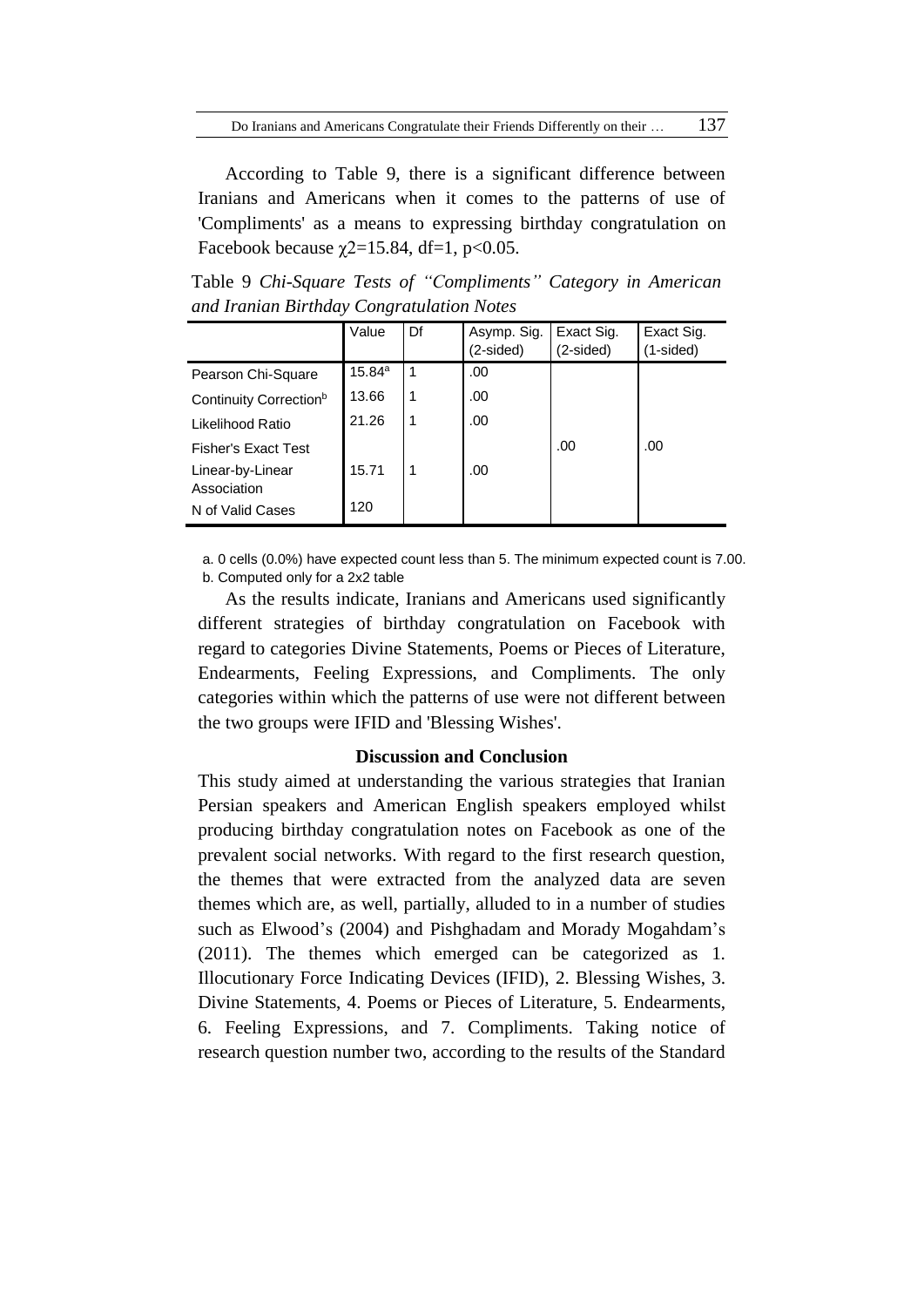### 138 Journal of English Language Teaching and Learning. No.18/ Fall & Winter 2016

Chi-Square and Fisher's Exact Test, it became apparent that Iranian and American Facebook users employed significantly different patterns of use to congratulate their addressees on their birthdays within the categories of "Divine Statements", "Poems or Pieces of Literature", "Endearments", "Feeling Expressions", and "Compliments" but not when they acted within the categories of "IFID" and "Blessing Wishes". Persian speakers customarily preferred to express their birthday congratulation notes firstly by sugaring their addressees via various endearment strategies and kind words and then employing the "IFID" which was at the heart of their statements followed by "Blessing Wishes". Of course, this combination of moves is not rigid, and can be easily altered based upon contextual factors and interlocutors' relationship, for example, if the speakers were very close, the addresser used "Feeling Expression" strategies or in some cases, for the sake of making the note more sophisticated they used a short "Poem or Piece of Literary" note. One the other hand, Americans did not employ "Endearments" as much as Iranians did, but they gave compliments more generously, especially when their addresses were famous people or specialized in something.

The results of the chi-square indicated that American and Persian speakers were different in every categories except for the categories of "IFID" and "Blessing Wishes", the existence of these two categories were also proved in previous studies (Allami & Nekouzadeh, 2011; Dastjerdi & Nasri, 2013; Pishgahdam & Morday Moghadam, 2011). With regard to category "IFID", the similarity between the patterns of use in the Iranian and American Facebook users' congratulation notes can be attributed to the very fact that language as a tool for communication enjoys three forces, proposed by Austin (1962), one of which being "illocutionary force of language". As such, it would be highly likely for such a pattern-of-use similarity to emerge between these two groups due to such a universal force of language as discussed in Austin's philosophy of language. Nevertheless, it should not mislead one to hurriedly conclude that such a similarity can be reduced to such a force such as the illocutionary force of language use where, among different cultures, the ratio of use of different possibilities and strategies of even the same concept can unboundedly vary due to the inherent creativity which is an inseparable component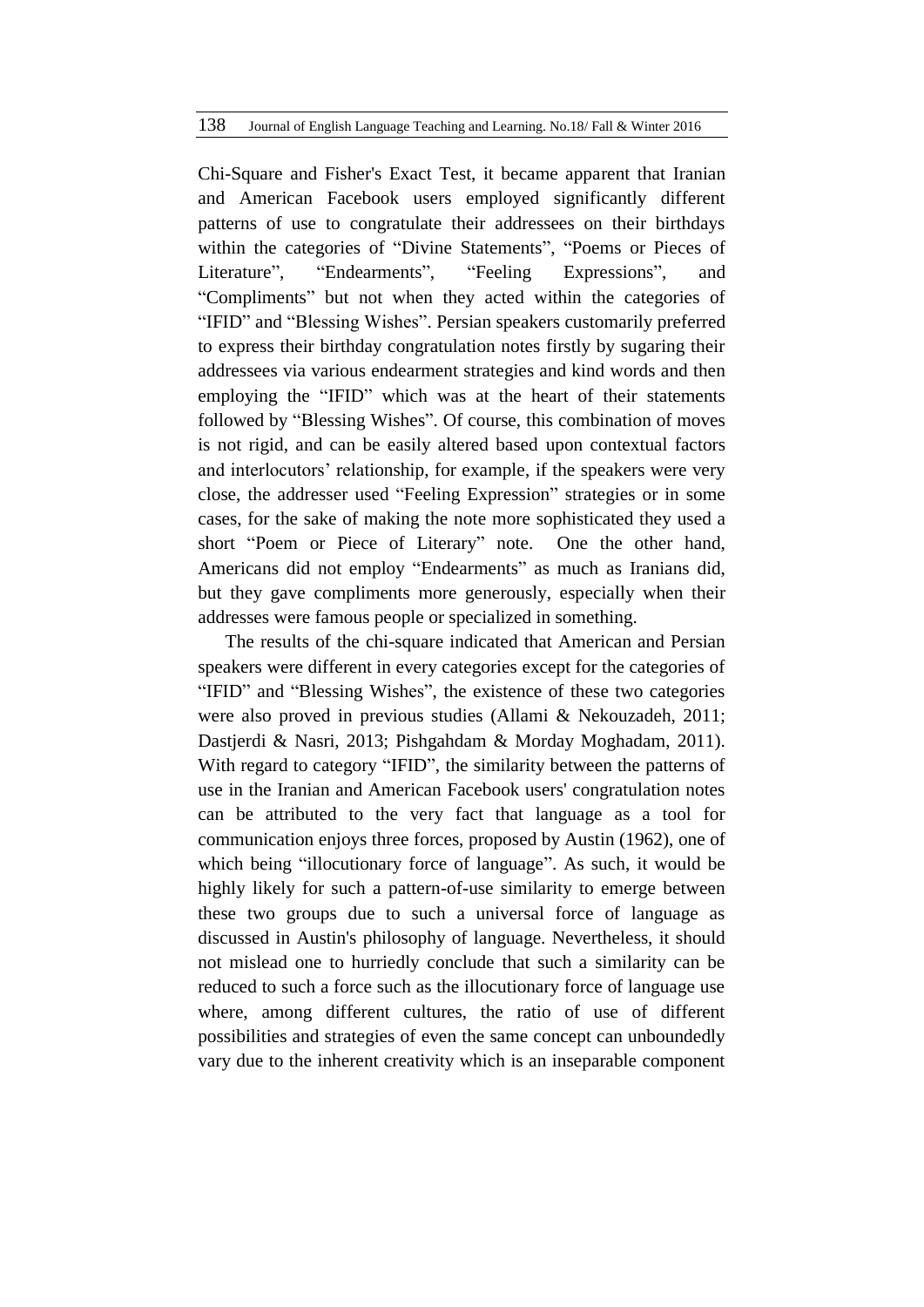of human languages. The researchers appreciate time to suggest that any interpretations of any cultural activities within any social milieu should take account of the possibilities for cultural borrowing and negotiation along with the issues of linguistic colonization and imperialism as a probable substitutive explanation for what that can be provided by a universalist philosophy of language such as Austin's. Whether the pattern of similarity found between the two groups in the category of "IFID" can be attributed to a universal feature of language, the other aforementioned factors such as linguistic colonization, or a combination of the two is in want of further research and more exploration. The similarity disclosed between the two groups in the category "Blessing Wishes" can be, as well, argued to be characteristic of the universal feature of reciprocal grooming apparent in higher primates' social life (Wilson, 1980) which is exercised and practiced in both nonverbal and in this case verbal forms in our species or, anew, to the issues aforementioned and discussed in terms of cultural transfusion and cultural transmission or linguistic colonization and linguistic imperialism. Again, whether it is a combination of the two or a result of one of the proposed likely causalities is in need of further research and exploration.

The researchers would like to argue that the differences between the two groups in the category "Divine Statements" could be attributed to the epistemological and ontological differences between the two societies as secular and traditionally religious ones as it has been shown in Pishghadam and Morady Moghadam's (2011) study. It can be argued, as well, that the differences between the two groups with regard to "Poems or Pieces of Literature" can be accounted for if we hypothesize that the two societies value literature and its appliance differently as a means to daily use and usage. The categories "Endearments", "Feeling Expressions", and "Compliments" can be argued to be significantly different between the two groups due to the notion that if we, anew, hypothesize that the underlying social structures and societal values are significantly different between the two societies with regard to such social constructs as intimacy, friendship, the value of complimenting others, truth versus insincerity, and trustworthiness then it will not render us surprised at the differences between these three categories.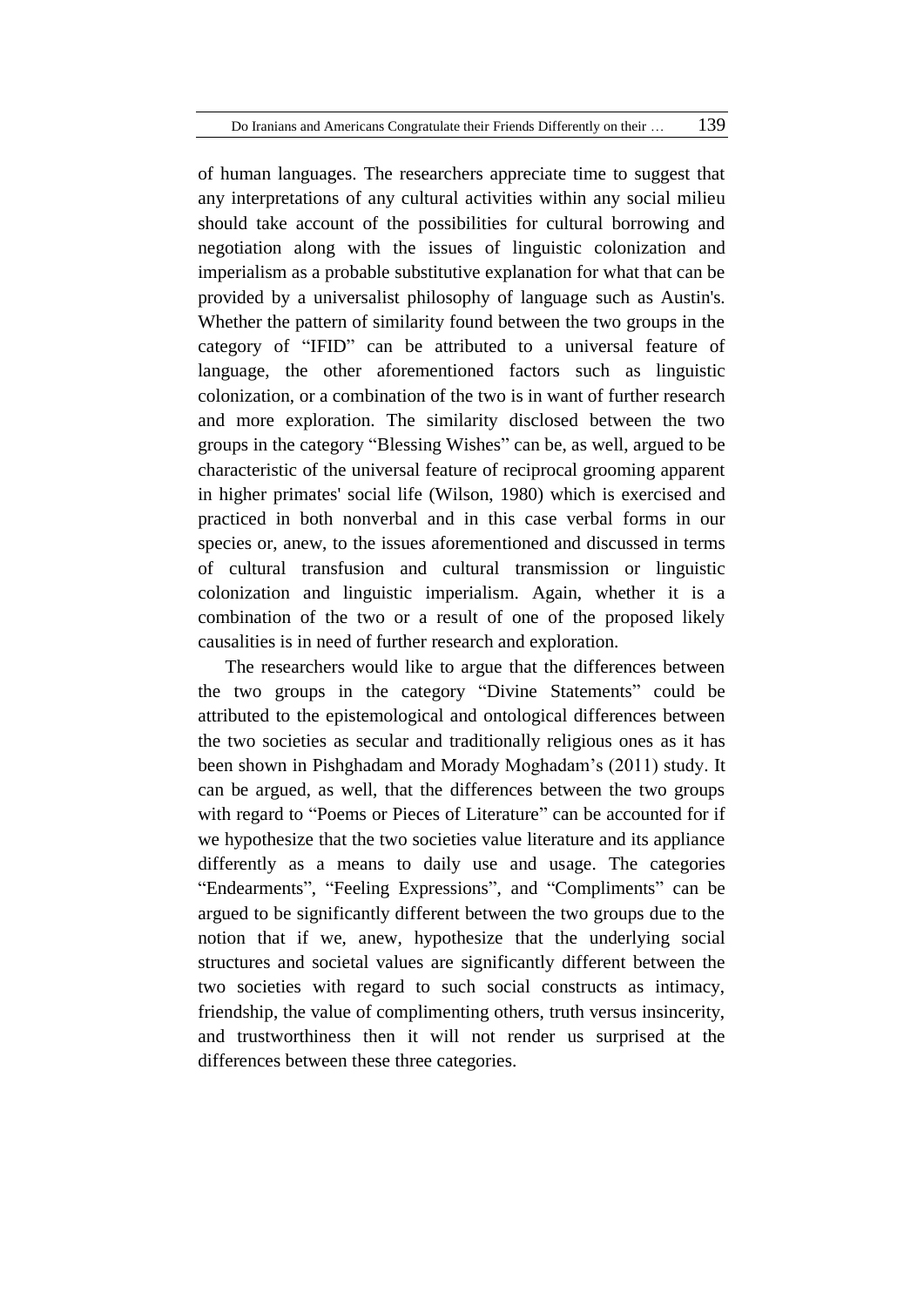#### 140 Journal of English Language Teaching and Learning. No.18/ Fall & Winter 2016

Finally, it is urgent to note that this study has just scratched the surface of the cross-cultural analysis of congratulation; much more investigation is needed in order to propose any rigid suggestions in this respect. Birthday congratulations are just a small part of the concept of congratulation and due to the fact that this study only analyzed birthday congratulation notes on Facebook, it cannot be generalized to other contexts. Nevertheless, the results of such studies as this can be of use when we understand that with referring to the outcome of such studies, people from various cultures and languages can more appropriately communicate at a level of minimum pragmatic misunderstanding and embarrassment. The differences existing between Americans' and Iranians' conceptualization of this speech act show that there is a need for teaching pragmatic knowledge to the L2 learners, specifically to those who have limited access to the authentic samples of the target language for studying and ample opportunities for real communication in EFL settings. We hope that studies of this kind will help material developers and EFL teachers become aware and take more notice of such cultural subtleties which are undoubtedly crucial to successful language learning and the development of communicatively competent learners in the future of this profession. Besides, this study can be an incentive which encourages further research to be of a more localized nature when it comes to cultural studies and their specificities. Following Lave and Wenger's (1991) notion of "situated learning", it is then of utmost importance to dissect any learning situation as far as possible so as to become more aware of its measures, demands, and specificities which is not attainable unless we narrow down and localize our zone of study as much as possible on condition that we do not become unable to see the forest for the trees. The researchers would like to suggest the term "situated corpus analysis" for this type of research. As a result, it can prove helpful methodologically to those teachers who are interested in studying different categories which are used to perform different types of speech acts with regard to both sociopragmatic and pragmalinguistic issues not in the real world but, this time, in the virtual world of the Internet with its own linguistic specificities, trends, and demands.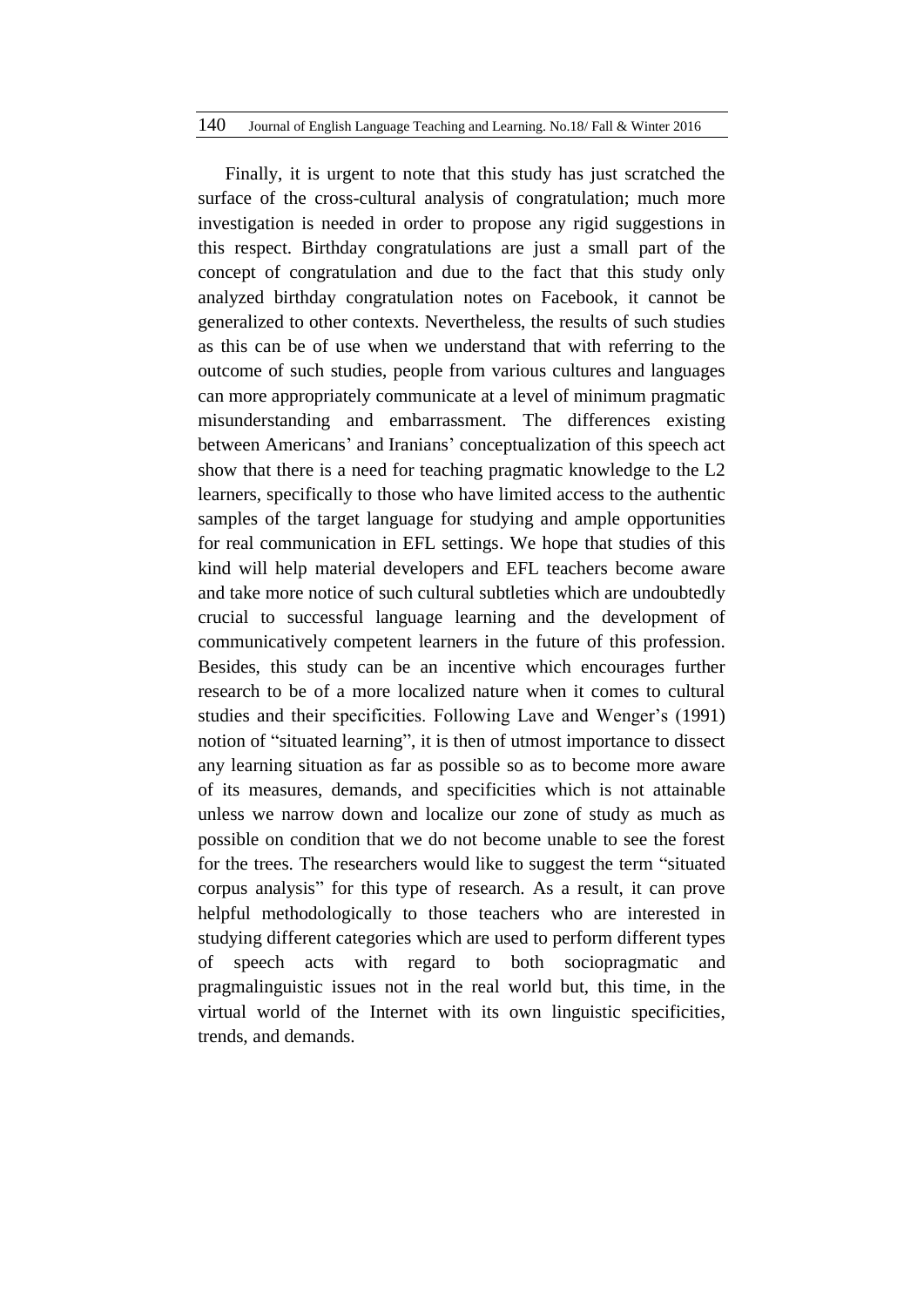#### **References**

- Allami, H., & Nekouzadeh, M. (2011).Congratulation and positive politeness strategies in Iranian context. *Theory and Practice in Language Studies*, 1 (11), 1607-1613.
- Austin, J. L. (1962). *How to do things with words*. Oxford: Oxford University Press.
- Austin, J. L. (1975). *How to do things with words* (Vol. 367). Oxford University Press.
- Bach, K., & Harnish, R. M. (1979). *Linguistic communication and speech acts*. Cambridge, Mass.: MIT Press.
- Blum-Kulka, S., & Olshtain, E. (1984). Requests and apologies: A crosscultural study of speech act realization patterns (CCSARP). *Applied Linguistics*, *5*(3), 196-213.
- Can, H. (2011). Türkçetebrikler: E-posta grup mesajlarına bir bakış. In C. Sağın-Şimşek and C. Hatipoğlu (Eds.), *Proceedings of the 24th National Linguistics Conference* (pp. 121-131). Ankara: METU Press.
- Cheng, W., & Grundy, P. (2007).Thinking for writing. In P. G. Blitvich, M. P. Cruz, R. G. Morón & L. F. Amaya (Eds.), *Studies in Intercultural, Cognitive and Social Pragmatics* (pp. 2-36). UK: Newcastle upon Tyne: Cambridge Scholars Publishing.
- Cohen, A. D. (2008). Teaching and assessing L2 pragmatics: What can we expect from learners? *Language Teaching*, *41*(02), 213-235.
- Coulmas, F. (1979). On the sociolinguistic relevance of routine formula. *Journal of Pragmatics 3, 238-266.*
- Dastjerdi, H. V., & Nasri, N. (2013). A cross-cultural study of speech acts: situational aspects of congratulations in English, Persian and Arabic. *Global Journal of Foreign Language Teaching*, *1*(1), 15-22.
- Elwood, K. (2004). *Congratulations: A cross-cultural analysis of responses to another's happy news*. [Retrieved July 25, 2010, from [http://dspace.wul.waseda.ac.jp/dspace/handle/2065/6097\]](http://dspace.wul.waseda.ac.jp/dspace/handle/2065/6097)
- Eslami, Z. R. (2004). Face-keeping strategies in reaction to complaints: English and Persian. *Journal of Asian Pacific Communication*, *14*(1), 179-195.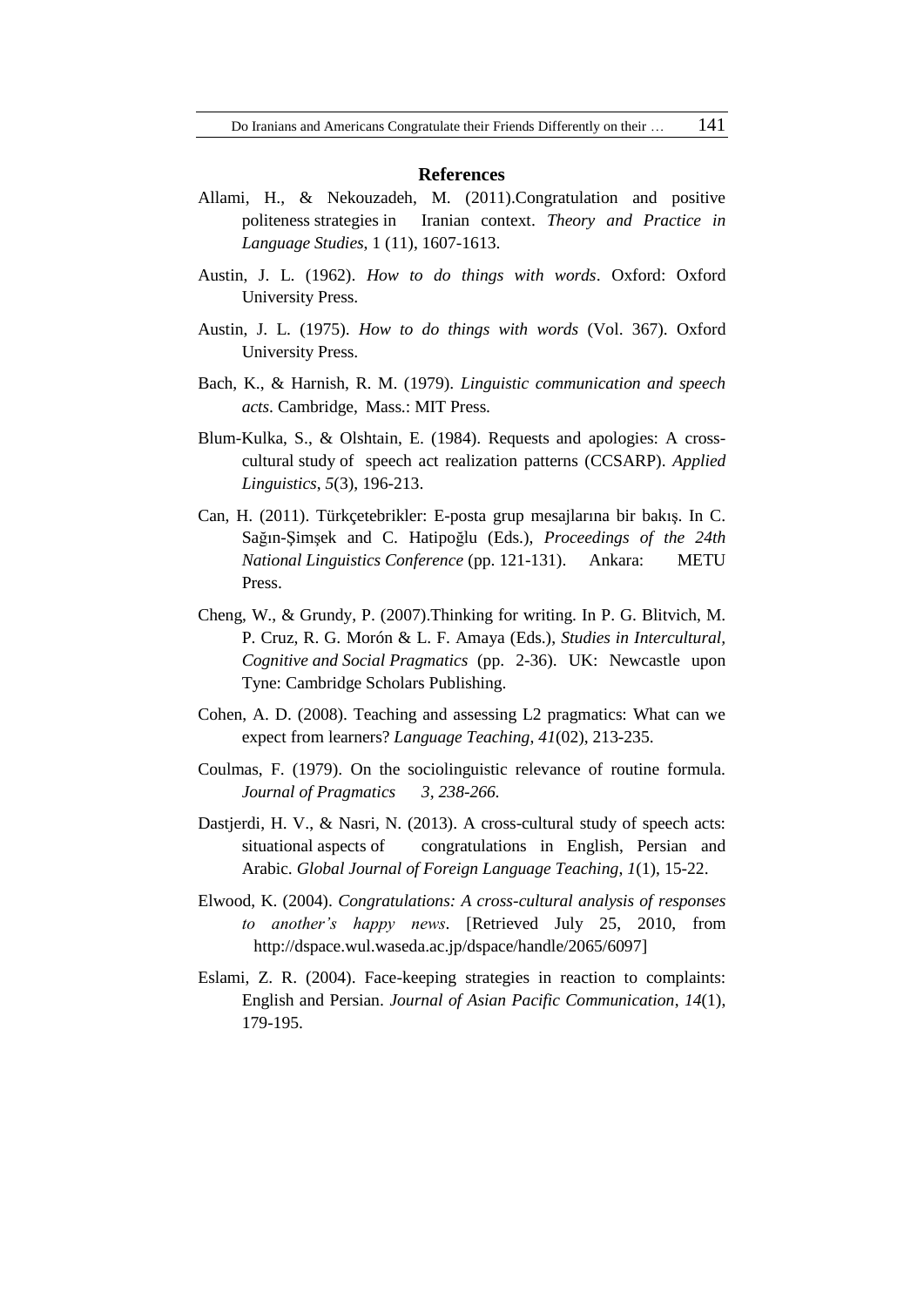- Eslami-Rasekh, Z. (2005). Raising the pragmatic awareness of language learners. *ELT journal*, *59*(3), 199-208.
- Eslami, A., Jafari, D. S., & Mehregan, M. (2012). How do you react to the breakdown after it happens? Do you complain about it?: A contrastive study on the complaint behavior in American English and Persian. *Procedia-Social and Behavioral Sciences*, *47*, 34-40.
- Field, A. (2009). *Discovering statistics using SPSS* (3<sup>rd</sup> ed.). Sage Publications Inc.
- Hinton, P. R., Brownlow, Ch., McMurray, I., & Cozens, B. (2004). *SPSS explained.* London and New York: Routledge: Taylor and Francis Group.
- Issacs, E., & Clark, H. (1990).Ostensible invitations. *Language in Society, 19*, 493-509.
- Lave, J., & Wenger, E. (1991). *Situated learning: Legitimate peripheral participation*. Cambridge: Cambridge University Press.
- Leech, G. (1983). *Principles of politeness*. London: Longman.
- Matsumoto, D., & Juang, L. (2008). *Culture and psychology.* Belmont: Thomson
- Levinson, S. C. (1983). *Pragmatics*. Cambridge: Cambridge University Press.
- Pishghadam, R., & Morady Moghaddam, M. (2011).Towards a contrastive pragmatics analysis of congratulation speech act in Persian and English. *The Journal of Applied Linguistics*, *4*(2)*,* 130-155.
- Pishghadam, R., & Sharafadini, M. (2011). A contrastive study into the realization of suggestion speech act: Persian vs. English. *Canadian Social Science*, *7*(4), 230-239.
- Rose, K. R. (2005). On the effects of instruction in second language pragmatics. *System*, *33*(3), 385-399.
- Salmani-Nodoushan, M. A. (2006). A comparative sociopragmatic study of ostensible invitations in English and Farsi. *Speech Communication*, *48*(8), 903-912.
- Searle, J. R. (1969). *Speech acts: An essay in the philosophy of language* (Vol. 626). Cambridge University Press.
- Searle, J. R. (1976). A classification of illocutionary acts. *Language in Society*, *5*(01), 1-23